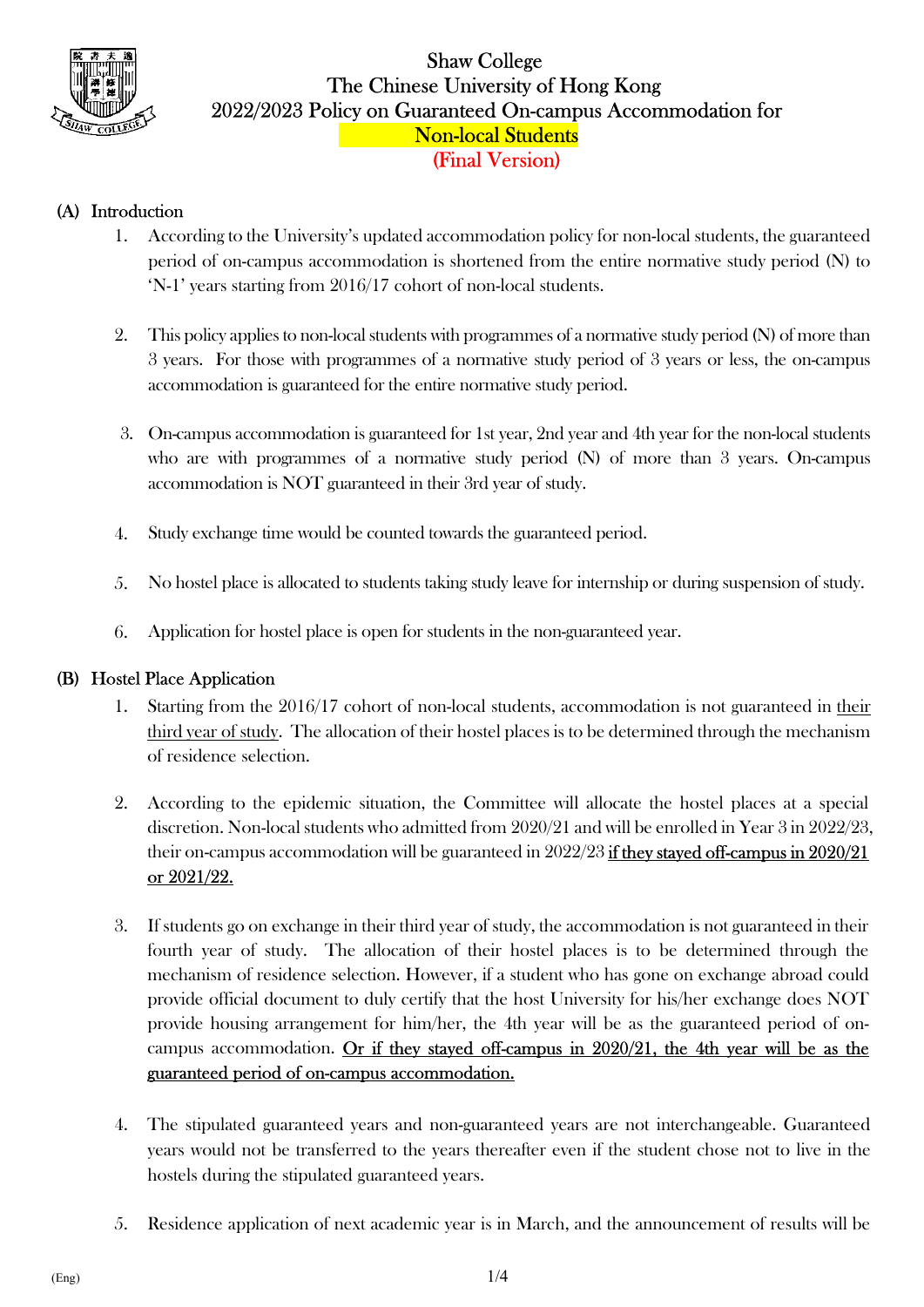made in the second term of each year.

6. Quota of hostel place will be max. 50% of the number of non-local year 3 students. 80% of the hostel places will be allocated according to the scoring system shown below. Three factors include academic achievement, participation in extra-curricular activities, exchange experience in the previous study years will be mainly considered in the calculation of students' scores. If applicants have equal scores, the Residence Selection Sub-Committee will draw lot to decide who will be given a hostel place. The allotment of the remaining 20% will be decided based on the special consideration of appeal cases by the Residence Selection Sub-Committee.

(C) Scoring system (Students are allowed to submit scoring items in both any 2 academic years from admission to the University to hostel application for scoring)

| Category                                 | <b>Items</b>                                                                                                                                                                               | Scoring |
|------------------------------------------|--------------------------------------------------------------------------------------------------------------------------------------------------------------------------------------------|---------|
| Academic                                 | Recipients of Scholarship Scheme of the University / College<br>1)                                                                                                                         | 5 for   |
| Achievement                              |                                                                                                                                                                                            | each    |
| (Max. 30)                                |                                                                                                                                                                                            | award   |
| Participation<br>in Extra-<br>curricular | Executive Members, Executive Committee of the Student Union of the<br>1)<br>Chinese University of Hong Kong / Shaw College Student Union /<br>Resident Association (2020-2021 / 2021-2022) | 30      |
| <b>Activities</b><br>Max. 40             | 2) Chairperson, Organizing Committee of Shaw College Orientation Camp<br>$(2021 / 2022$ Summer)                                                                                            | 28      |
|                                          | 3) Elected Members, Publication Committee of the Chinese University<br><b>Student Press</b><br>4) Elected Members, Editorial Board of the Chinese University Campus<br>Radio               |         |
|                                          | <b>Members of Shaw Beat Publication Committee</b><br>.5)                                                                                                                                   |         |
|                                          | Chairperson, the Administration Department of Shaw College Founder's<br>6)<br>Day Organizing Committee $(2020-2021/2021-2022)$                                                             | 24      |
|                                          | 7) Chairperson, Organizing Committee of Shaw Lane (22020-2021 / 2021-<br>2022)                                                                                                             |         |
|                                          | 8) Chairperson, Organizing Committee of Singing Contest (2020-2021 /<br>2021-2022)                                                                                                         |         |
|                                          | Chairperson, Organizing Committee of Shaw Class Society (2021 / 2022)<br>9                                                                                                                 |         |
|                                          | 10) President, Sports Club of Shaw College                                                                                                                                                 |         |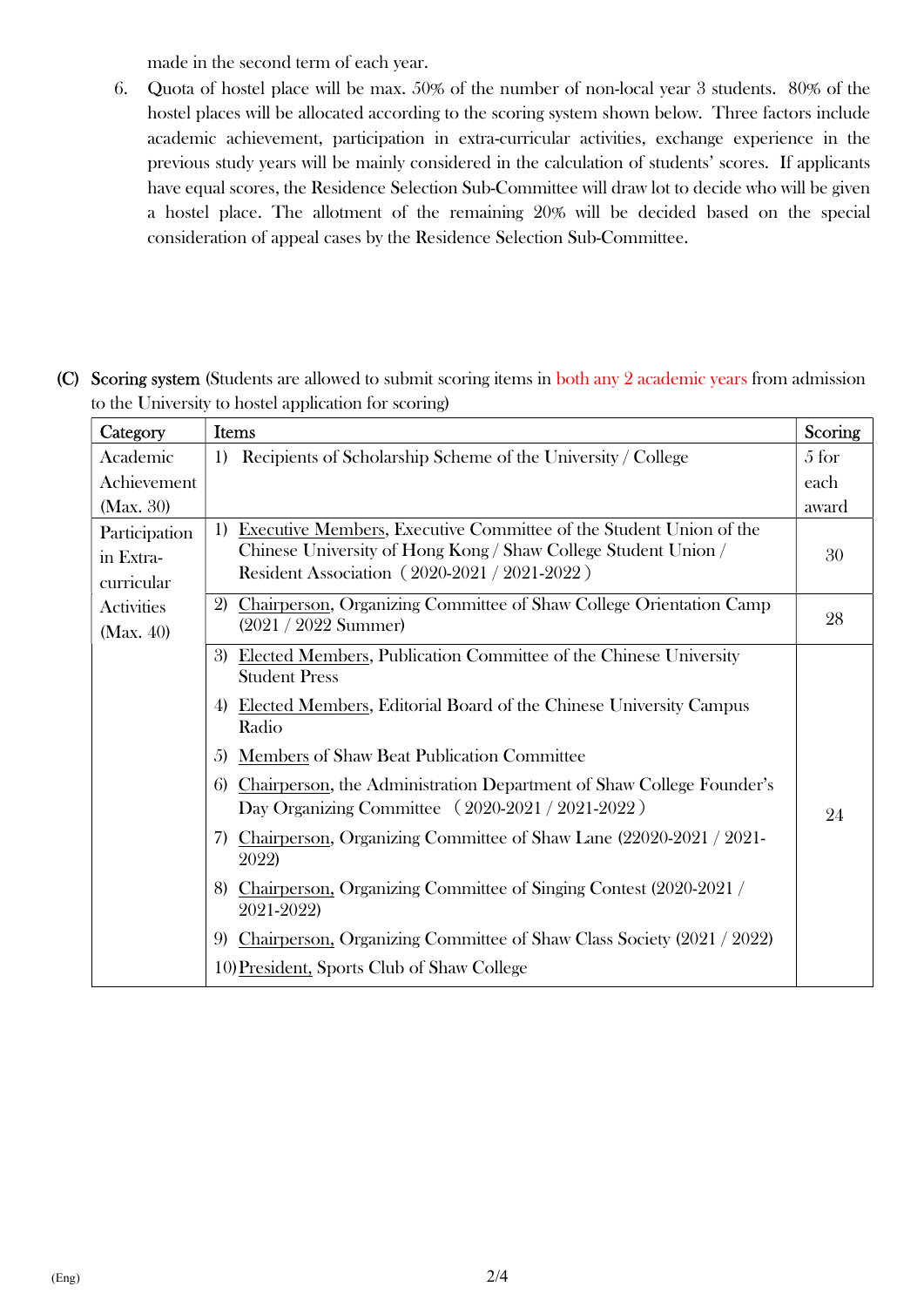| 11) Members, debate teams of the Chinese University of Hong Kong                                                                                                                                                                                         |    |
|----------------------------------------------------------------------------------------------------------------------------------------------------------------------------------------------------------------------------------------------------------|----|
| 12) Deputy Chairperson of the Administration Department /<br>Head or Deputy Head of other departments,<br>Shaw College Founder's Day Organizing Committee (2020-2021 / 2021-<br>2022)                                                                    |    |
| 13) Deputy Chairperson / Head or Deputy Heads of other departments /<br>Group Leaders, Organizing Committee of Shaw College Orientation<br>Camp (2021 / 2022 Summer)                                                                                     |    |
| 14) Deputy Chairperson / Head or Deputy Heads of other departments,<br>Organizing Committee of Shaw Lane (2020-2021 / 2021-2022)                                                                                                                         |    |
| 15) Deputy Chairperson / Head or Deputy Heads of other departments,<br>Organizing Committee of Shaw College Singing Contest (2020-2021)<br>2021-2022)                                                                                                    | 21 |
| 16) Chairperson / President, Executive Committee of *Affiliated Societies,<br>the Chinese University of Hong Kong / Shaw College                                                                                                                         |    |
| 17) Members of the University sports teams                                                                                                                                                                                                               |    |
| 18) Members of Provisional Executive Committee,<br>the Student Union of the Chinese University of Hong Kong / Shaw<br>College Student Union                                                                                                              |    |
| 19) Deputy Chairperson, Organizing Committee of Shaw Class Society (2021<br>/2022                                                                                                                                                                        |    |
| 20) Vice-president, Sports Club of Shaw College                                                                                                                                                                                                          |    |
| 21) Executive Members of Executive Committee,<br>Non-residential Hall of Shaw College Student Union                                                                                                                                                      |    |
| 22) Officials of Representative Council,<br>the Student Union of the Chinese University of Hong Kong / Shaw<br><b>College Student Union</b>                                                                                                              | 18 |
| 23) Chairperson of Sub Committee(s), Representative Council,<br>the Student Union of the Chinese University of Hong Kong / Shaw<br>College Student Union                                                                                                 |    |
| 24) ONE Secretary and ONE Treasurer of each of the Organizing<br>Committee of the 4 signature College events (Shaw College Founder's<br>Day, Shaw Lane, Singing Contest and Orientation Camp) (one person<br>per post per event) (2020-2021 / 2021-2022) | 15 |
| 25) Judicial Councillors of the Shaw College Student Union                                                                                                                                                                                               |    |
| 26) Members, debate teams of Shaw College                                                                                                                                                                                                                |    |
| 27) Members of Shaw College sport teams                                                                                                                                                                                                                  |    |
| 28) Members of Representative Council,<br>the Student Union of the Chinese University of Hong Kong / Shaw<br>College Student Union                                                                                                                       |    |
| 29) Appointed Members, Publication Committee of the Chinese University<br><b>Student Press</b>                                                                                                                                                           | 12 |
| 30) Appointed Members, Editorial Board of the Chinese University Campus<br>Radio                                                                                                                                                                         |    |
| 31) Outgoing exchange students for ONE YEAR in last academic year                                                                                                                                                                                        |    |
| 32) Executive Members, Executive Committee of *Affiliated Societies,<br>the Chinese University of Hong Kong / Shaw College                                                                                                                               |    |